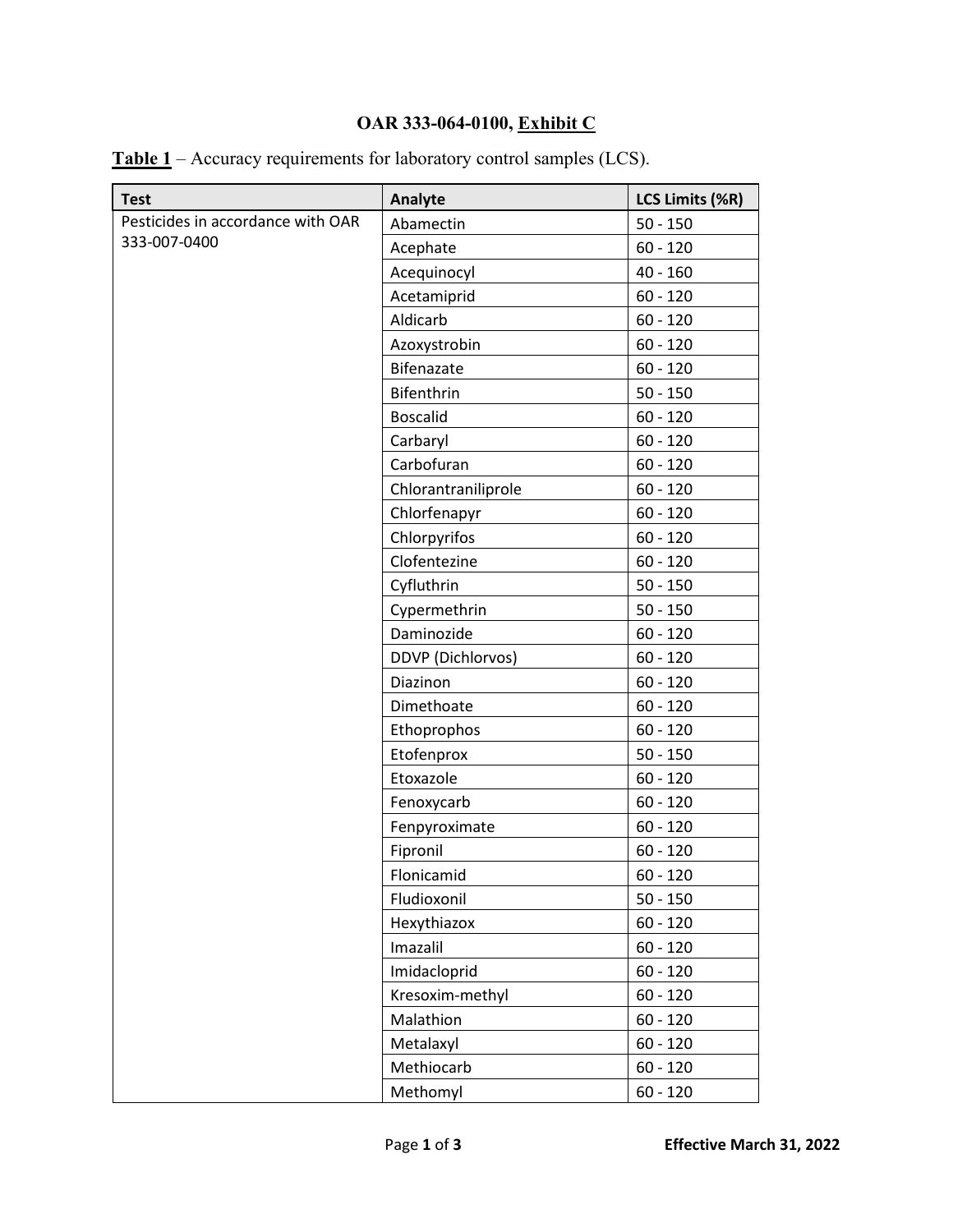| <b>Test</b>                       | Analyte                       | LCS Limits (%R) |
|-----------------------------------|-------------------------------|-----------------|
| Pesticides in accordance with OAR | Methyl parathion              | $50 - 150$      |
| 333-007-0400 continued            | <b>MGK-264</b>                | $50 - 150$      |
|                                   | Myclobutanil                  | $60 - 120$      |
|                                   | Naled                         | $50 - 150$      |
|                                   | Oxamyl                        | $60 - 120$      |
|                                   | Paclobutrazol                 | $60 - 120$      |
|                                   | Permethrins                   | $50 - 150$      |
|                                   | Phosmet                       | $50 - 150$      |
|                                   | Piperonyl butoxide            | $60 - 120$      |
|                                   | Prallethrin                   | $60 - 120$      |
|                                   | Propiconazole                 | $60 - 120$      |
|                                   | Propoxur                      | $60 - 120$      |
|                                   | Pyrethrins                    | $60 - 120$      |
|                                   | Pyridaben                     | $50 - 150$      |
|                                   | Spinosad                      | $50 - 150$      |
|                                   | Spiromesifen                  | $60 - 120$      |
|                                   | Spirotetramat                 | $60 - 120$      |
|                                   | Spiroxamine                   | $60 - 120$      |
|                                   | Tebuconazole                  | $60 - 120$      |
|                                   | Thiacloprid                   | $60 - 120$      |
|                                   | Thiamethoxam                  | $60 - 120$      |
|                                   | Trifloxystrobin               | $60 - 120$      |
|                                   |                               |                 |
| Residual Solvents in accordance   | 1,4-Dioxane                   | $60 - 120$      |
| with OAR 333-007-0410             | 2-Butanol                     | $60 - 120$      |
|                                   | 2-Ethoxyethanol               | $60 - 120$      |
|                                   | 2-Propanol (IPA)              | $60 - 120$      |
|                                   | Acetone                       | $60 - 120$      |
|                                   | Acetonitrile                  | $60 - 120$      |
|                                   | Benzene                       | $60 - 120$      |
|                                   | <b>Butanes</b>                | $60 - 120$      |
|                                   | Cumene (aka isopropylbenzene) | $60 - 120$      |
|                                   | Cyclohexane                   | $60 - 120$      |
|                                   | Dichloromethane               | $60 - 120$      |
|                                   | Ethyl acetate                 | $60 - 120$      |
|                                   | Ethyl benzene                 | $60 - 120$      |
|                                   | Ethyl ether                   | $60 - 120$      |
|                                   | Ethylene glycol               | $60 - 120$      |
|                                   | <b>Ethylene Oxide</b>         | $60 - 120$      |